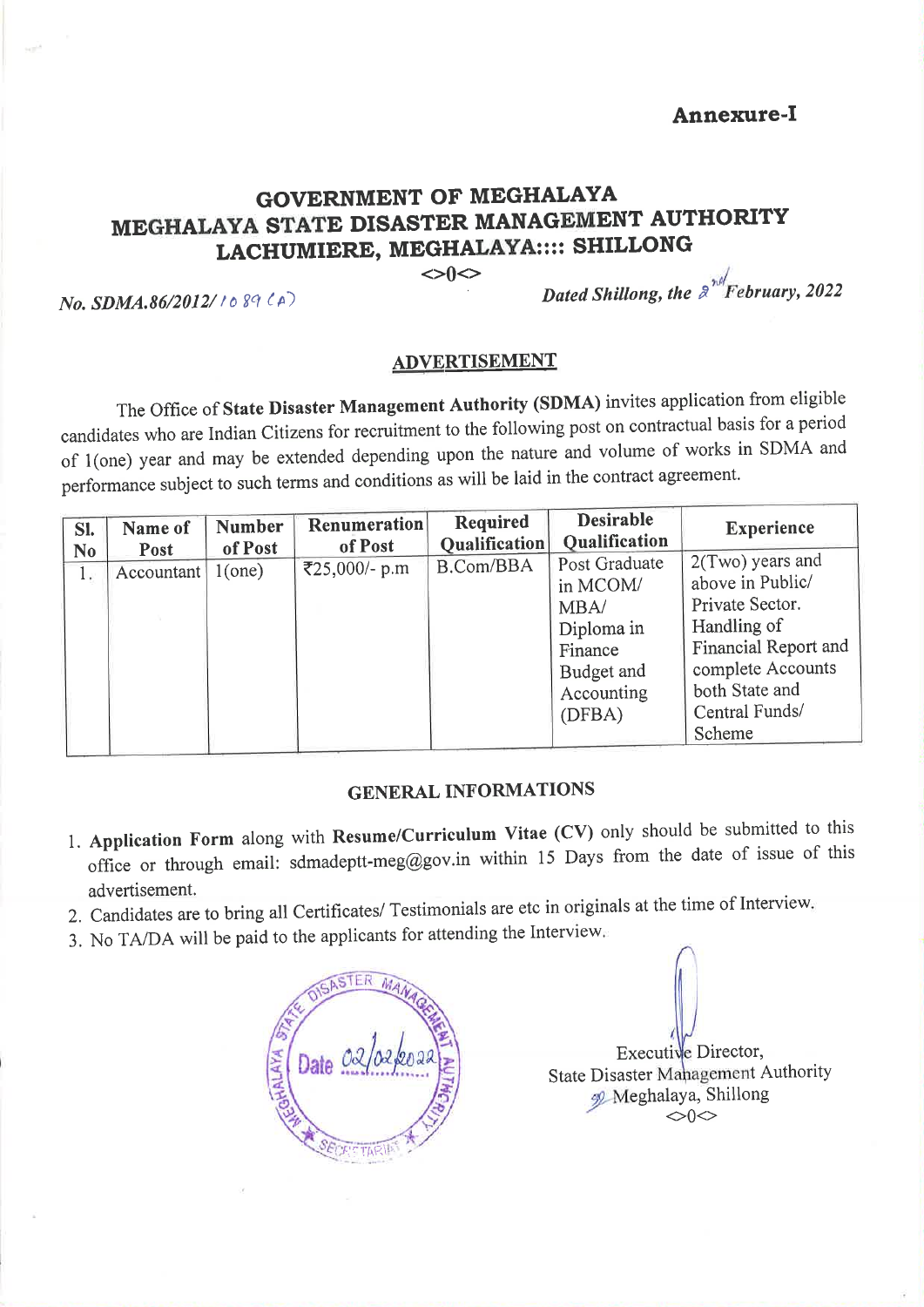## STANDARD FORM OF APPLICATION

| To   |                      |                                  |                                                                        |           |                                                                                                           |                                |         |
|------|----------------------|----------------------------------|------------------------------------------------------------------------|-----------|-----------------------------------------------------------------------------------------------------------|--------------------------------|---------|
|      |                      |                                  |                                                                        |           |                                                                                                           |                                |         |
|      |                      |                                  |                                                                        |           |                                                                                                           |                                |         |
| Sir, |                      |                                  |                                                                        |           |                                                                                                           |                                |         |
|      |                      |                                  |                                                                        |           | furnish the facts as below. In case of any false statement, I am liable to any action Government may deem |                                |         |
| fit  | and                  | proper, A                        | Treasury Challan                                                       |           | of                                                                                                        |                                | (Rupees |
|      |                      |                                  |                                                                        |           |                                                                                                           |                                |         |
|      |                      |                                  |                                                                        |           |                                                                                                           |                                |         |
|      |                      |                                  |                                                                        |           |                                                                                                           | <b>Signature of Applicant.</b> |         |
|      |                      |                                  |                                                                        |           |                                                                                                           |                                |         |
|      |                      | (Please do not use any initials) | 1. Full name (in Capital Letters) with Address; if any :-              |           | Surname First.                                                                                            |                                |         |
|      |                      |                                  |                                                                        |           |                                                                                                           |                                |         |
|      |                      |                                  |                                                                        |           |                                                                                                           |                                |         |
|      | 2. Date of Birth :-  |                                  |                                                                        |           |                                                                                                           |                                |         |
|      |                      |                                  |                                                                        |           |                                                                                                           |                                |         |
|      | 3. Place of Birth :- |                                  |                                                                        |           |                                                                                                           |                                |         |
|      |                      |                                  | Village / Town Police Station District                                 |           |                                                                                                           | <b>State</b>                   |         |
|      |                      | (Please do not use any initials) | 4. Father's / Mother's / Husband's name (in case of married female) :- |           |                                                                                                           |                                |         |
|      |                      |                                  |                                                                        |           |                                                                                                           |                                |         |
| 5.   |                      | Personal Description :-          |                                                                        |           |                                                                                                           |                                |         |
|      |                      |                                  |                                                                        | <b>B.</b> |                                                                                                           |                                |         |
|      | C. Colour of hair :- |                                  |                                                                        | D.        | Visible distinguishing marks; if any:                                                                     |                                |         |
|      |                      |                                  |                                                                        |           |                                                                                                           |                                |         |
|      |                      | 6. A. Permanent Address in full: |                                                                        | <b>B.</b> | Present Address in full:                                                                                  |                                |         |
|      |                      |                                  |                                                                        |           |                                                                                                           |                                |         |
|      |                      |                                  |                                                                        |           |                                                                                                           |                                |         |
|      |                      |                                  |                                                                        |           | C. If you have not resided at the above address continuously for the last four year, please give the      |                                |         |
|      |                      |                                  | other address where you have resided during the period :-              |           |                                                                                                           |                                |         |
|      |                      |                                  |                                                                        |           |                                                                                                           |                                |         |
|      |                      |                                  |                                                                        |           |                                                                                                           |                                |         |